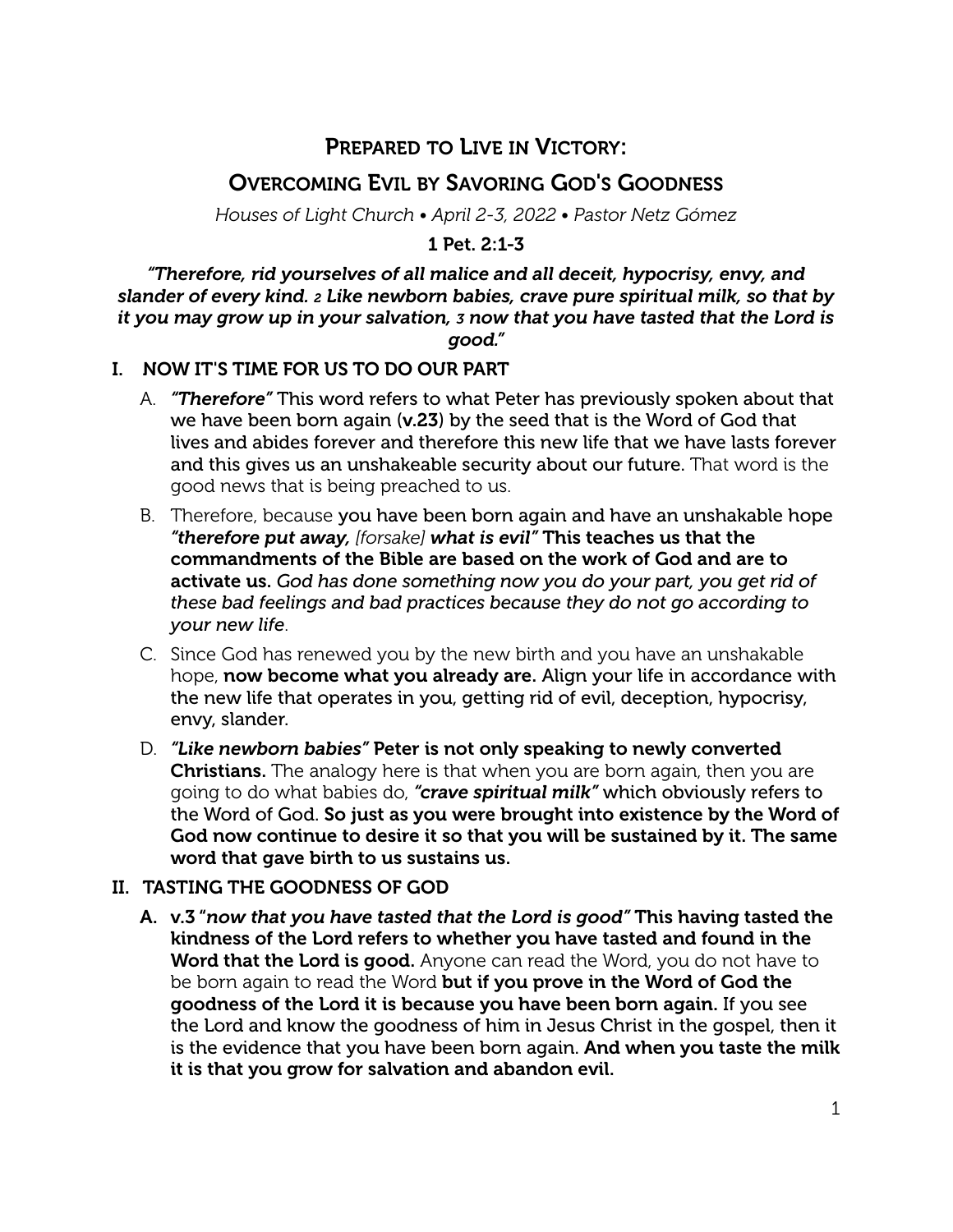B. *"crave pure spiritual milk, so that by it you may grow up in your salvation"*  The purpose of desiring milk is that we can grow to salvation, which leads us to the question, then are we already saved or are we just going to be? Of course we are saved because we have already been born again and have passed from death to new life as children of God:

1 Pet. 1:5 *who through faith are shielded by God's power until the coming of the salvation that is ready to be revealed in the last time"*

- C. We can see how salvation in the letters of the apostle Peter is mainly a future reality, although it also has a present dimension as v. 1:9 "*for you are receiving the end result of your faith, the salvation of your souls."* So we are growing unto salvation, which means that we are going to come to the fullness of salvation, although we are certainly already saved, but we are still being saved while we grow rejecting evil.
- D. So the lesson here is that the Christian life should not be thought of as something automatic, rather it is an organic and dynamic process: we are born and therefore we drink the milk and then we grow and therefore we reach salvation. Never think that eating and drinking the Word of God and growing by it is something optional or something lateral in the Christian life; it is as essential in the spiritual as it is in the natural and this does not minimize our security and our confidence because our hope is unshakeable because the power of God is keeping us through faith unto salvation (v.1:5).
- E. Our security is not based on the fact that once we believe we are automatically out of trouble; our safety lies in God keeping his own (1:5). God produced the faith that leads to salvation and does so by hearing and hearing by the Word of God (Rom. 10:17) and that is what Peter is saying: Milk is what allows us to savor the goodness of God and that goodness is what feeds our faith that makes us grow for salvation. And this gives us the ability to abandon all kinds of malice…

#### III. THE RESULT IS THAT WE ABANDON ALL FORMS OF EVIL

- A. *"herefore, rid yourselves of all malice and all deceit, hypocrisy, envy, and slander of every kind"* What Peter is telling us is that this milk that tastes of the goodness or mercy of the Lord allows us to grow for salvation because we abandon all forms of lack of love.
- B. So the logic is: because we have been born again we are going to act in a new way which is to love one another. Peter says: Then, since you have been born again, separate yourselves from all malice and this produces the sincere love that he spoke to us about before.

## v. 1:22 *"Now that you have purified yourselves by obeying the truth so that you have sincere love for each other, love one another deeply, from the heart."*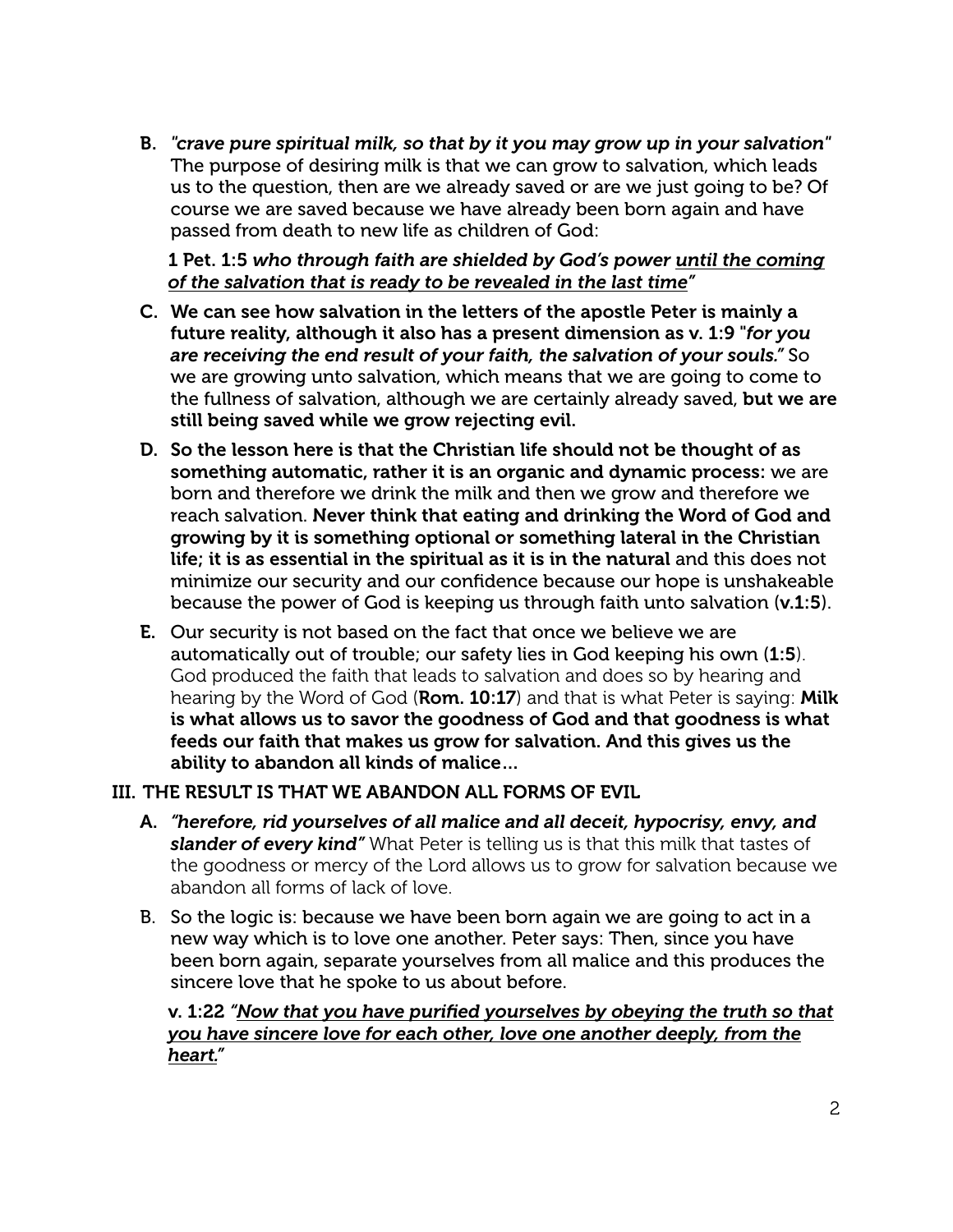- C. Love abandons all malice and deceit; love does not deceive; love is not hypocritical on the contrary it is sincere, honest and truthful; love does not envy or slander (1 Cor. 13:4-6). You are not only born again but you also grow to salvation and then this love is expressed because by continuously drinking this milk, which is precisely the goodness of God, we grow to salvation. Growth is expressed in turning away from all malice.
- D. Therefore a specific strategy to overcome malice, deception, hypocrisy, envy and slander is to drink and drink of God's goodness. Immerse yourself in the Lord and satisfy your soul with the milk of his goodness.
- E. We are going to see each one of these deep feelings in our soul that do not go away so easily and that give rise to other sins but that the new birth and also the desire as a newborn child for pure spiritual milk will free us from this:
	- 1. Malice it is a disposition of the heart to want to hurt others; have a rude and rude spirit towards them. Now the kind of wickedness that Peter is referring to is the one that turns into...
	- 2. Deception, so there is something in our hearts that wants people to believe something that is not true and what it produces is…
	- 3. Hypocrisy: which is a kind of deeper deception that is expressed outwardly falsely. This hypocrisy says: I don't want you to know the real me; I want to keep hiding things about myself. Behind this fear and hypocrisy is a fear of being known as I really am.
	- 4. Envy: It is what I feel towards others, not only that I am ashamed of my failures but that I am resentful of your successes. Envy sees the achievements or the growth or simply something good that happened to the other person and does not like it, we want it to happen to us but we are not happy that it happened to them. It's okay to want good things to happen to us but it's not okay to think: 'I don't want it to have happened to them but to me and if you don't stop envy then you can start falling into what follows...
	- 5. Slander, which is saying negative things about those you envy in order to defame the good things that happened to others. Envy and slander are the opposite of God's goodness; they show our frustrations and lack of contentment in God. Envy and slander are saying: 'you bother me because you are successful, you have achieved something or you look better than me, you are stronger than me or you are richer than me or you have what I don't have and that makes me unhappy and What I'm going to do is say negative things about you that bring you down so that I don't feel so inferior to you.'
- F. There is a sense of insecurity and evil that has to be overcome by savoring the goodness of the Lord by drinking the pure spiritual milk of the Word.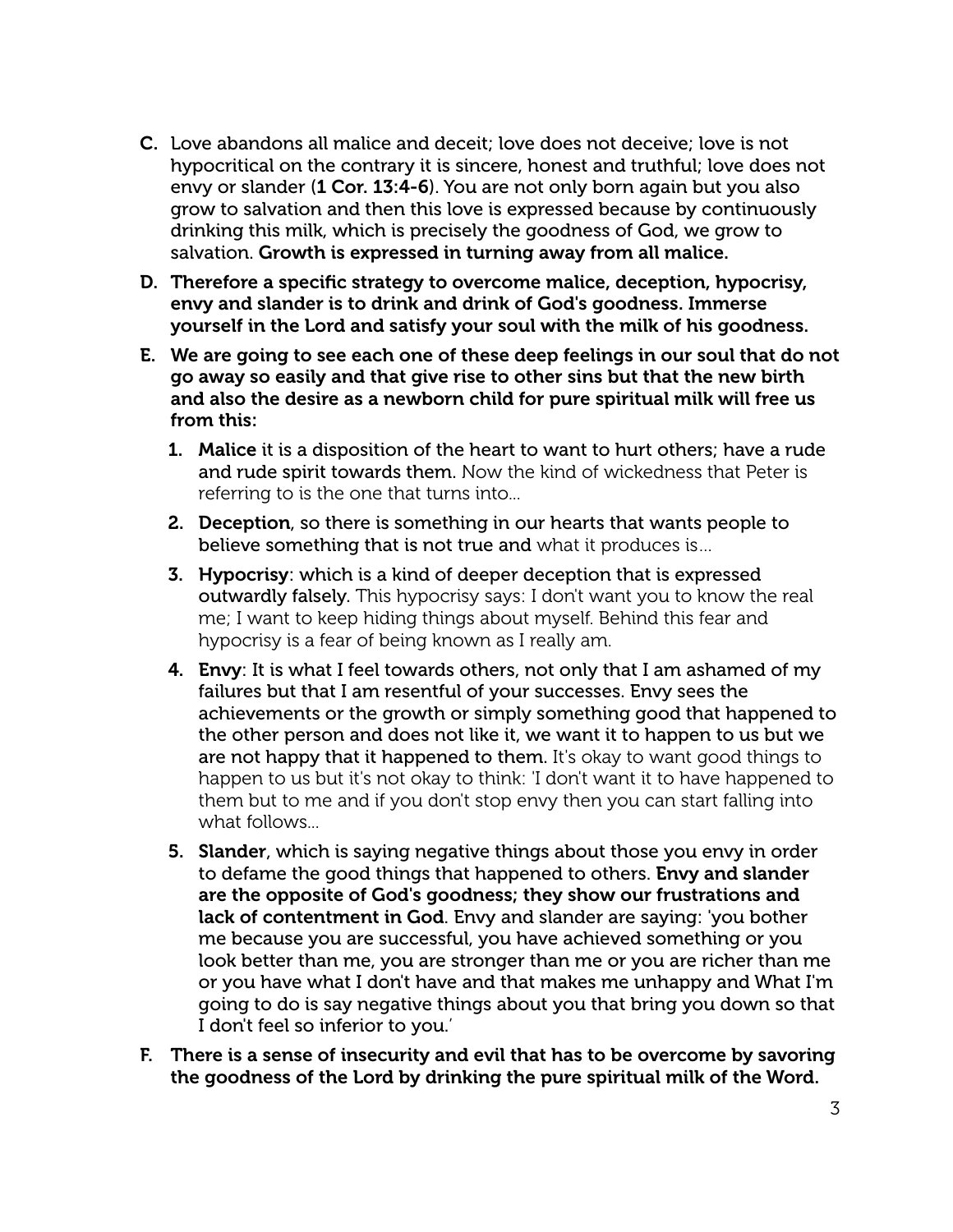When you drink it, desire it, taste it and long for it and satisfy yourself in the goodness of God and know that He has caused you to be born again by His mercy, not by your own merits, this desire to be false goes away and you can be well and content. with the person you have become by being in Him; then the power of hypocrisy and deceit is broken.

## IV. WHAT IS THE REMEDY?

A. It is the contentment that comes when we drink the pure spiritual milk of the Word of God because what we are drinking is the goodness, the mercy of Him and if our souls are satisfied with this sweet taste of the goodness of God then we will not fall into malice, deceit, nor sends or slander, it no longer tastes good to us. This is a wonderful freedom, not only when you know you must change, but when you have been so changed by God's satisfying goodness.

Heb. 13:5-6 *"Keep your lives free from the love of money and be content with what you have, because God has said, "Never will I leave you; never will I forsake you." 6 So we say with confidence, "The Lord is my helper; I will not be afraid. What can mere mortals do to me?"*

Psal. 34:8 *"Taste and see that the Lord is good; blessed is the one who takes refuge in him"*

- V. REFLECTION QUESTIONS
	- 1. How do God's commandments motivate us to action?
	- 2. How do you grow for salvation? Explain
	- 3. How are you savoring God's goodness?

#### THIS WEEKS ANNOUNCEMENTS

- INNER HEALING RETREAT FOR MEN April 29-30 there will be English translation (You can register in the Bookstore or online).
- YARD SALE TO RAISE FUNDS FOR THE MISSIONARY TRIP TO THE ORPHANAGE: Saturday, April 9 at 9:00 a.m. (Please bring clothing and items in good condition that we can sell during services or to the office)
- SCHOOL CLASSES FOR PARENTS AND FOR CHILDREN PRESENTATION Begin March 30 at 7:00 p.m. (Please register Information Booth).
- Corporate Prayer Gathering Thursday, April 7 at 7:00 p.m. BREAKFAST TO RAISE FUNDS FOR THE HOUSE OF PRAYER: Saturday, April 23 at 9:00 a.m. All who wish to support are invited. We will have Niko Gaggero from Upperroom as a worship leader. (Please register at the entrance table).
- 5 RESURRECTION SERVICES APRIL 16 AND 17 BRING YOUR 3 GUESTS:SATURDAY 5:00 PM (SPANISH) AND 7:00 PM (ENGLISH)